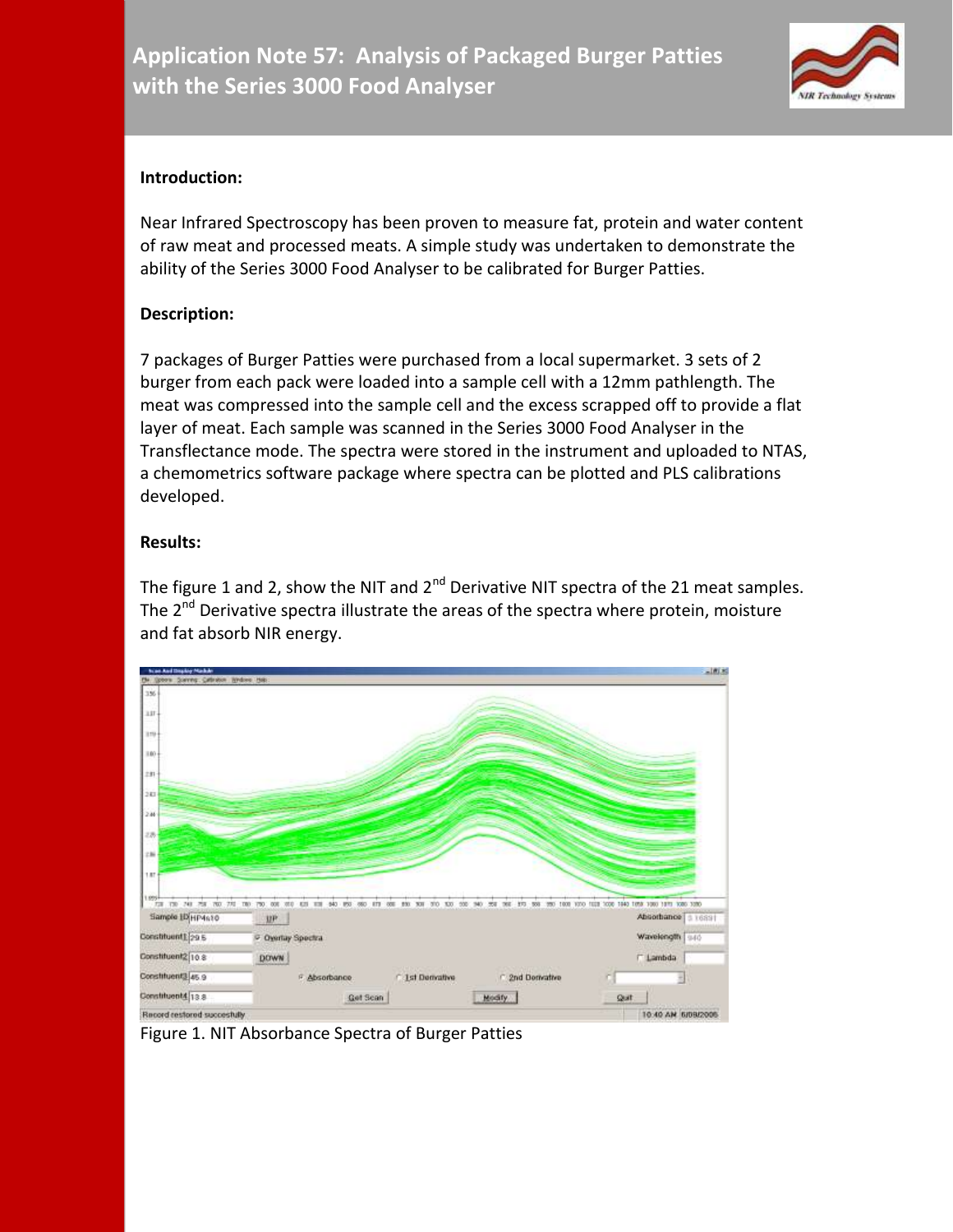| <b>Scan And Display Medule</b>                                                                                                                           |                                                                                                              | 三型图                                                    |
|----------------------------------------------------------------------------------------------------------------------------------------------------------|--------------------------------------------------------------------------------------------------------------|--------------------------------------------------------|
| Qatoes governa Colorator Windows tells<br>0.20<br>$0.15 -$<br>$0.10 -$<br>0.05<br>0.00,<br>708 700<br><b>FAB</b><br>4.150<br>4.100<br>北方<br>4139<br>4249 | 470 880 880<br>420 830<br><b>ROUTING</b><br>V<br>$-901$<br>330 940<br>950<br>840<br>49<br>360<br>$00 - 1000$ | 7026 1036 1540 1850 1060 1070 1088 1098                |
| Sample ID HP4s10<br>Constituent1.29.5<br>Constituent2 10.8<br>Constituent3 45.9                                                                          | UP.<br>P. Overlay Spectra<br><b>DOWN</b><br><sup>2</sup> 2nd Derivative<br>1st Derivative<br>Absorbance      | Absorbance 093439<br>Wavelength 340<br><b>E</b> Lambda |
| Constituent4 13.8<br>Record restored succesfully                                                                                                         | Get Scan<br>Modify                                                                                           | Quit<br>10.39 AM 6/09/2005                             |

Figure 2. 2<sup>nd</sup> Derivative Spectra of Burger Patties.

Figures 3 to 5, show the calibration plots and statistics for Fat, Protien and Water. It should be noted that the the water content was calculated by the difference between the fat, protein and other components and the total weight of the sample.



Figure 3. Fat Calibration Data